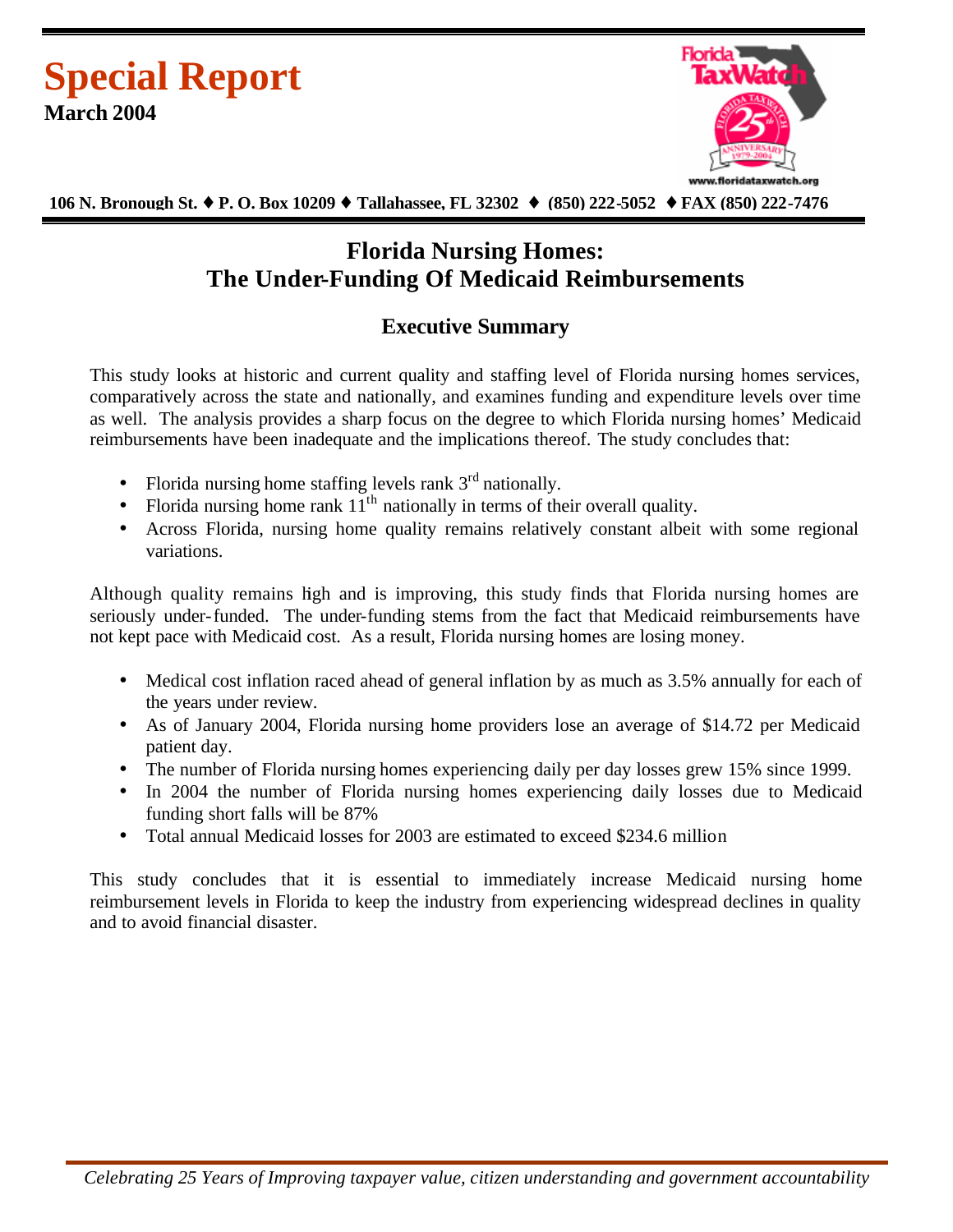### **Introduction**

The Florida Agency for Health Care Administration notes that Florida's current Medicaid program costs consume 25 percent of the state budget. Overall costs are expected to increase to more than \$40 billion in 2015; a rate that cannot be sustained.

In a March 30, 2004, letter to Medicaid providers, Florida's Agency for Health Care Administration (AHCA) sought comment concerning its effort to develop and submit to the federal government a "Medicaid reform waiver." If approved, such a reformed program would allow the state the Medicaid program flexibility it says it must have to meet future challenges.

Similar "block grant" approaches have been attempted in the past. Their core strategies, by necessity, must always focus on cutting future and/or current eligibility, cutting provider reimbursement rates or cutting services for those eligible to receive them.

Policy decisions as important as these cannot be made in haste, behind closed doors or otherwise out of the public eye. A workable and equitable solution can only be achieved following a full and open discussion, one where public comment is not unfairly limited.

The Nursing Home industry in Florida is currently experiencing widespread financial losses due to the inability of Medicaid reimbursement to cover nursing homes' Medicaid costs. The problem is that Medicaid costs are growing at a rate faster than Medicaid reimbursement. As of January 2004, nursing homes in Florida were losing an average \$14.72 per Medicaid patient day. Despite the fact that Florida nursing home Medicaid reimbursement is well under needed levels, the quality of Florida nursing homes has been and remains good and is improving, both over time and as compared nationally to other states. *The critical question is, however, how long can high quality be maintained under a system where nursing homes are underfunded?* The answer seems to be not much longer. This study is intended to examine some of these issues and looks at historic and current quality and staffing levels of Florida nursing homes services comparatively across the state and nationally and funding, plus expenditure levels over time. This study also provides a sharp focus on the degree to which Florida nursing homes' Medicaid reimbursements have been inadequate and addresses the implications thereof.

The study begins with a description of the Florida nursing home industry, then follows with a profile of the quality of service and staffing levels achieved by Florida nursing homes both across the state as compared to other states. Thereafter, the study will examine nursing home expenditure and Medicaid reimbursement levels and profile the extent of the serious and growing Medicaid revenue shortfall that threatens the entire industry in Florida.

# **Description of the Florida Nursing Home Industry**

Figure 1 shows the number of licensed nursing homes in Florida from 1992-2003. As noted, whereas there was a steady increase in the number of licensed facilities between 1992 and 2000, the number has been relatively stable since 1999.

As noted in Figure 2, the number of nursing homes participating in Medicaid in Florida over the 1999 to 2004 time-frame—the period of this analysis—also has been fairly stable. In 1999, there were 633 Medicaid certified nursing homes participating in Medicaid, whereas in January 2004, there were 641. The number of facilities increased by 1.2 % between 1999 and 2004. Given Florida's large population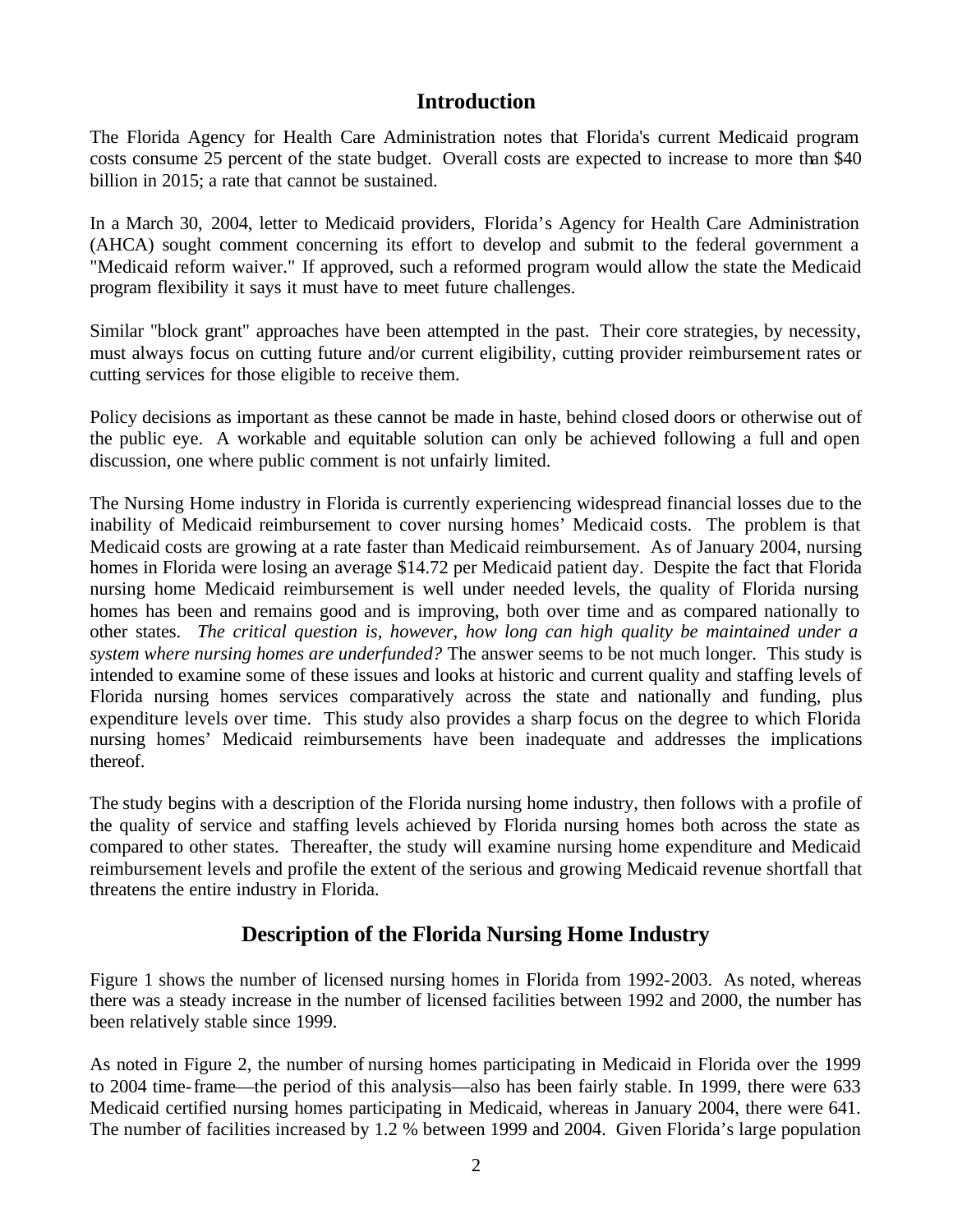and its sizeable population of elderly citizens, it is not surprising that the state usually ranks in the top five among all states in the number of nursing homes.





**Figure 2. Number of Medicaid Certified Florida Nursing Home Facilities Participating in Medicaid 1999-2004**



# **Nursing Home Facilities by Ownership Type**

There are four different classifications of nursing home ownership. Nursing home facilities can be Private for profit, Church non-profit, Private non-profit, or Government non-profit. Notably, the first part of the classification designates the type of group ownership, and the second part indicates whether they are a profit or non-profit institution. The dominant ownership type in Florida is Private for profit. Eighty percent of all nursing home facilities in Florida are privately owned for profits. Figure 3 is a graph of the number of Florida nursing home facilities by type of ownership.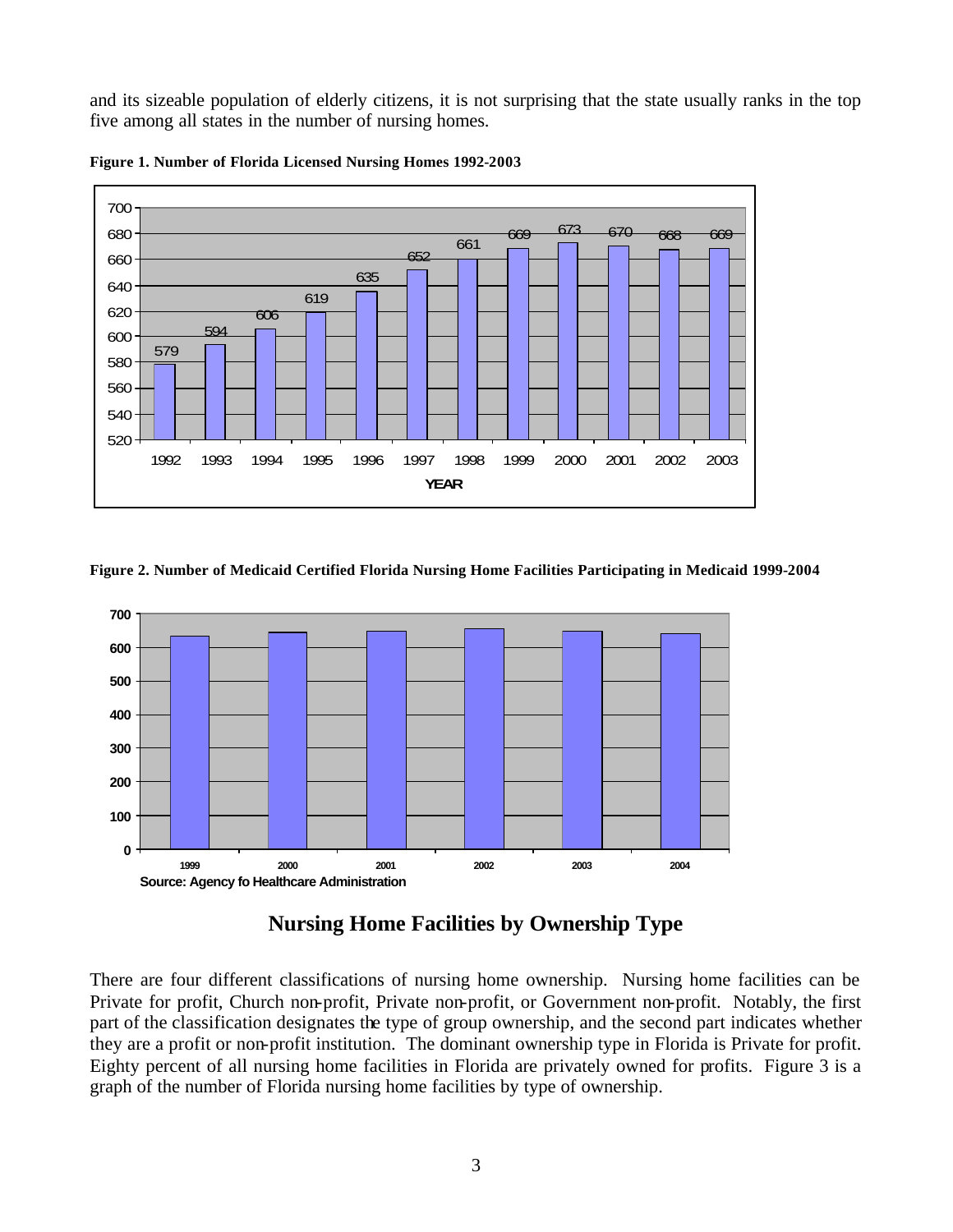

**Figure 3. Number of Medicaid Certified Nursing Home Facilities Participating in Medicaid by Type of Ownership 1999-2004**

As one can see, there were not any dramatic changes in the ownership structure of nursing homes from 1999 through 2004. Over that time-period, approximately 80% of facilities were Private for profit, 13% Private non-profit, 6% Church non-profit, and about 1% Government non-profit. Figure 4 shows the percent of facilities by ownership type.



**Figure 4. Percent of Medicaid Certified Nursing Home Facilities Participating in Medicaid by Type of Ownership 1999-2004**

**Source: Agency fo Healthcare Administration**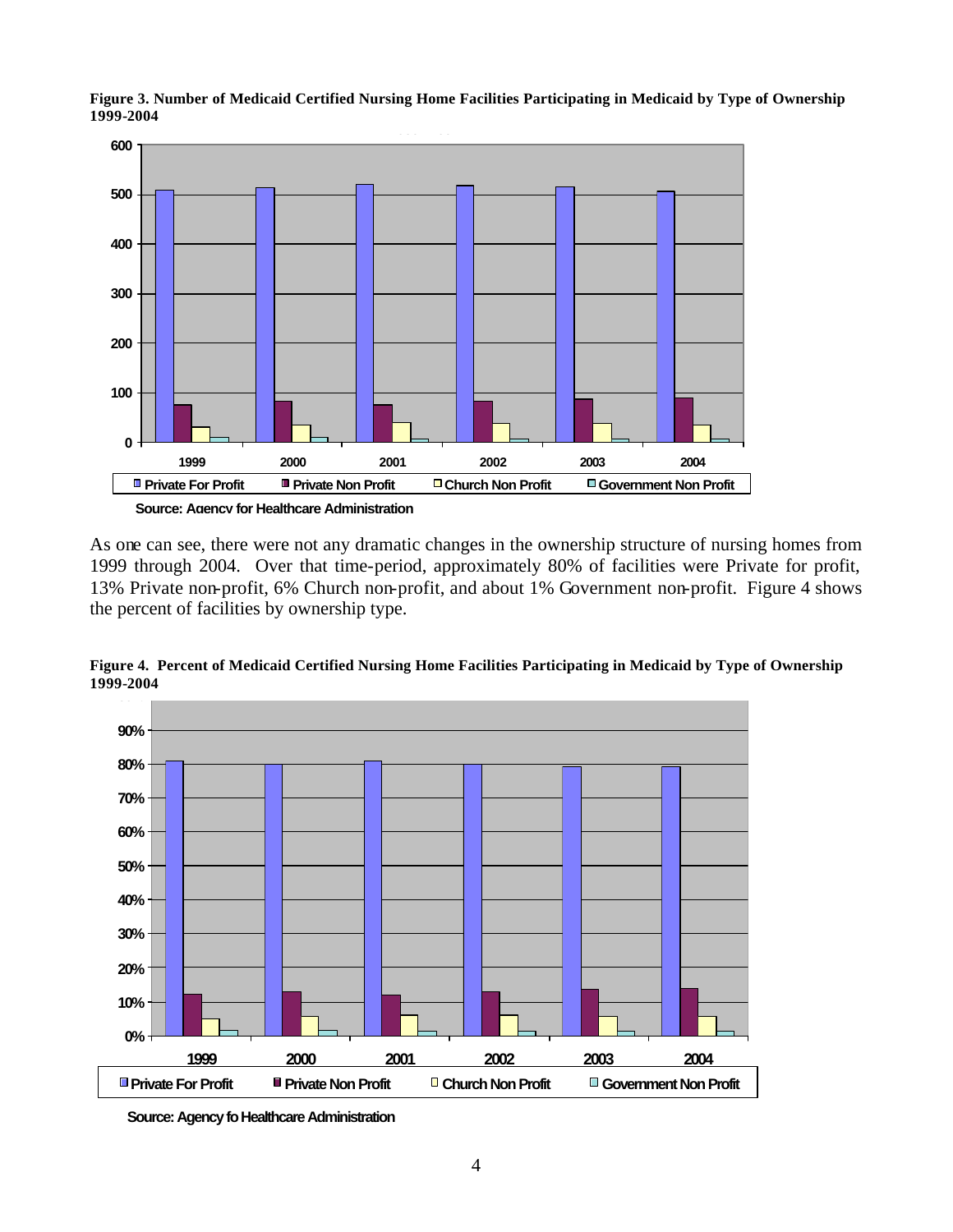### **Number of Beds**

The number of beds in nursing homes is important because it provides an estimate of the ultimate industry capacity. Bed count also provides a basis for calculation of capacity utilization and other important use statistics. Nursing homes are in the business of caring for the sick and elderly and the bed numbers ultimately determine how many aging or infirmed Floridians that can be accommodated. The number of beds in Medicaid certified nursing homes increased by 2.17% between 1999 and 2004 (Figure 5). Although the number of beds in 1999 (78,526) increased to 80,231 by January 2004, notably, there are 817 fewer beds in 2004 than existed in 2002.



**Figure 5. Number of Beds in Florida Nursing Homes Participating in Medicaid 1999-2004**

### **Patient Days**

This study examines four different measures of patient days: maximum potential patient days, total reported patient days, Medicaid patient days and Medicare patient days. Figure 6 depicts these different measures of patient days between 1999 and the beginning of 2004.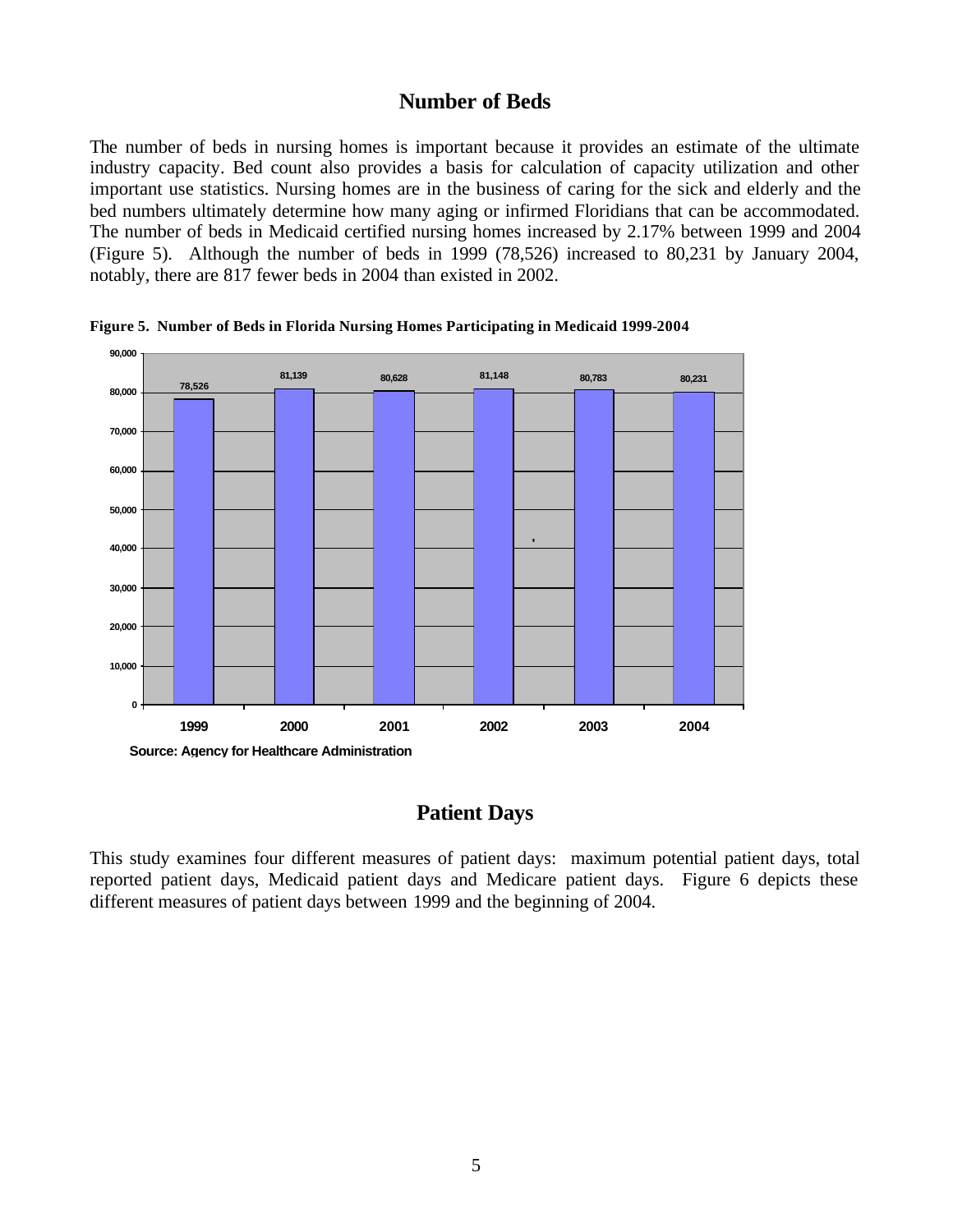**Figure 6. Number of Patient Days 1999-2004**



Maximum potential patient days in nursing homes participating in Medicaid increased between 1999 and 2001 but slightly declined from its highest level in 2002. However, in 2003 and early 2004, potential patient days increased. The other three measures of patient days followed a similar pattern. Figure 7 presents total reported patient days as percents of maximum patient days, Medicaid patient days and Medicare patient days as percents of total days. The percentage total reported patient days averaged around 87% over the years 1999 until the beginning of 2004. Medicaid patient days averaged about 65% of total patient days over the same period and Medicare patient days averaged about 13% of total patient days over the period of review.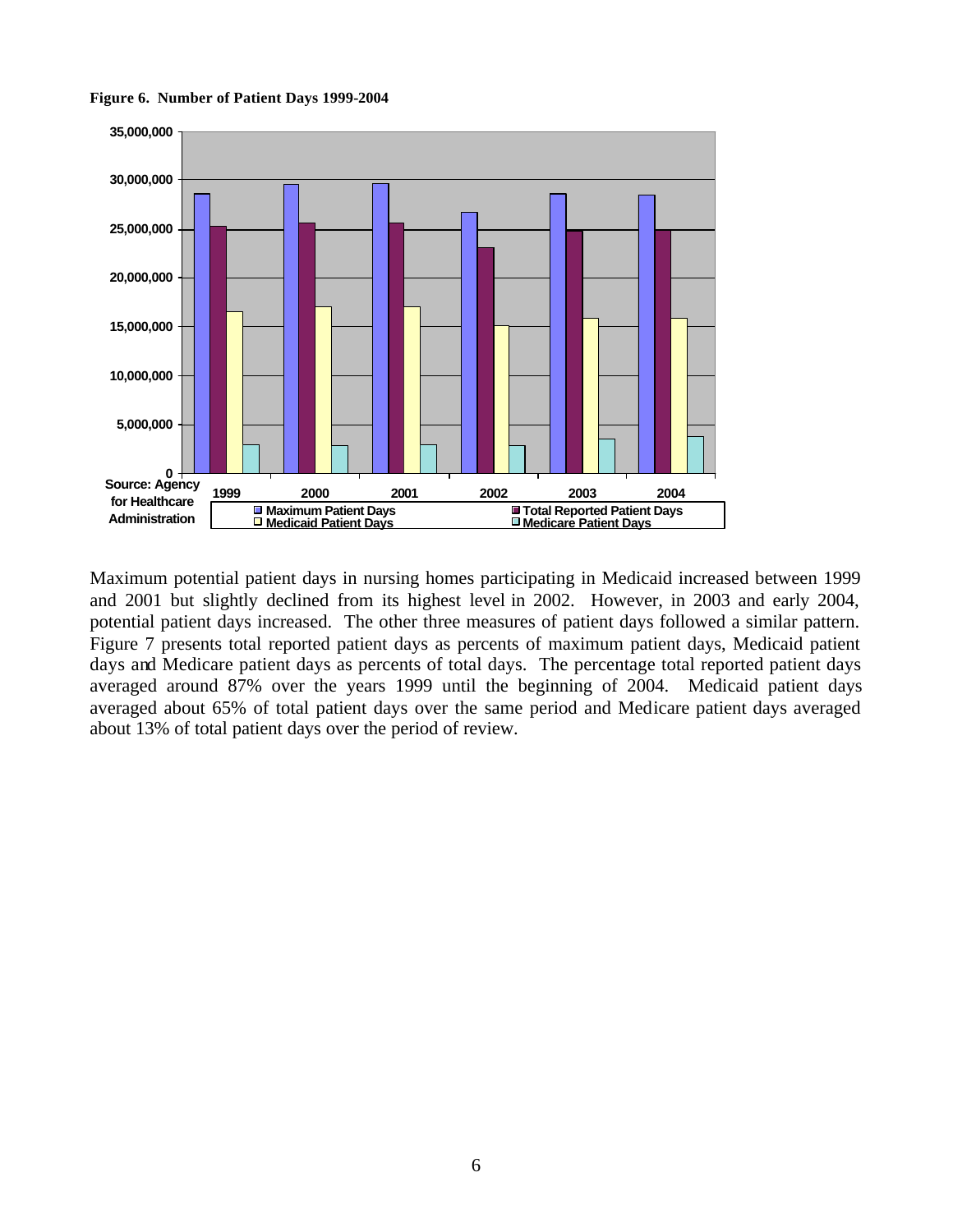**Figure 7. Total Reported Patient Days 1999-2004**



# **Evaluation of Florida Nursing Home Quality and Staffing Levels**

Figure 8 provides a review of the average number of citations per nursing home facility in each of the Florida Regions.<sup>1</sup> Over the period 1998 through 2002 the average number of citations per nursing home remained relatively constant and was among the best (top quartile) of states nationally. They decreased slightly from 8.9 in 1998 to 8.8 in 2002, however the averages within different regions experienced wider variation. Appendix 1 includes the averages for each region.

**Figure 8. Average Number of Citations per Nursing Home Facility 1998-2002**

 $\overline{a}$ 



 $<sup>1</sup>$  As will be discussed later, the scope and severity of the citations are a better measure of quality than the number.</sup>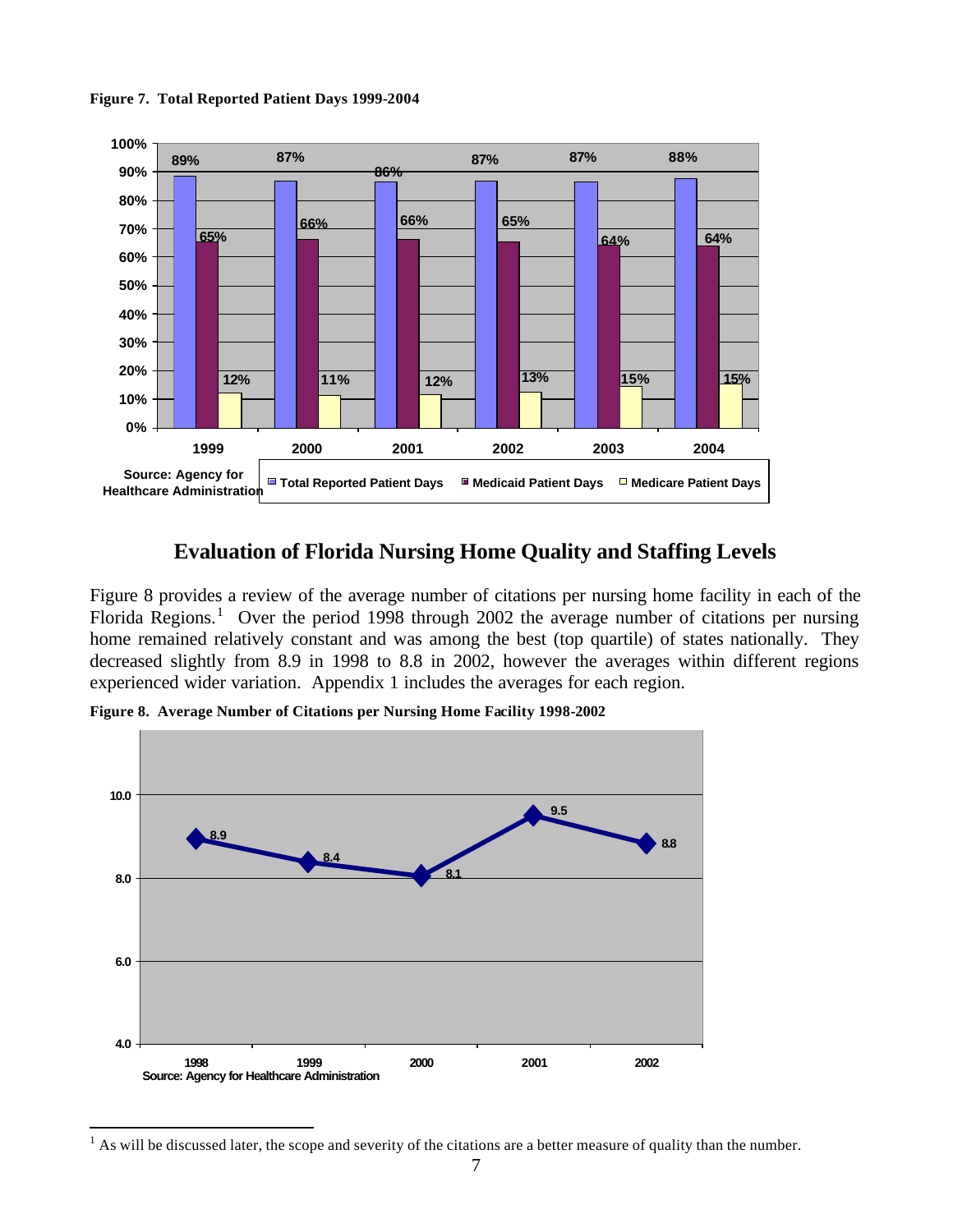Figure 9 provides a five-year regional profile of the number of citations per nursing home by region across Florida. The bar graphs in each region provide a visual reference to compare each year to the previous within the region and compare across each region. The detailed data for each region annually is graphed against the state average in Appendix A of this report for interested reviewers.



**Figure 9. Average Number of Citations per Nursing Home Facility by Region 1998-2002** 

# **National Literature Reviews of Florida Quality and Staffing Levels**

Robert Abrams, in a 2003 report, *Government Dilemma: How the Government's Own Data Exposes a Direct Correlation Between Inadequate Medicaid Reimbursement, Low Staffing Levels, Excessive Regulation and the Harm Caused to Nursing Home Residents<sup>2</sup>, looks at the quality and staffing levels* of nursing homes nationwide. Florida nursing homes rank high nationally on both measures of staffing and quality. Staffing levels are measured as the ratio of the number of nursing staff hours worked each day by Registered Nurses, Licensed Practical Nurses, Certified Nurse Aides and the total number of residents in the facility. Figure 10 displays the state rankings on this measure. It shows that Florida ranks as the third highest rank state nationally on this important measure of average staffing levels provided to nursing home clients.

 $\overline{a}$ 2 Available at *http://www.myziva.net/about/pressrel/myzivanetreport.pdf*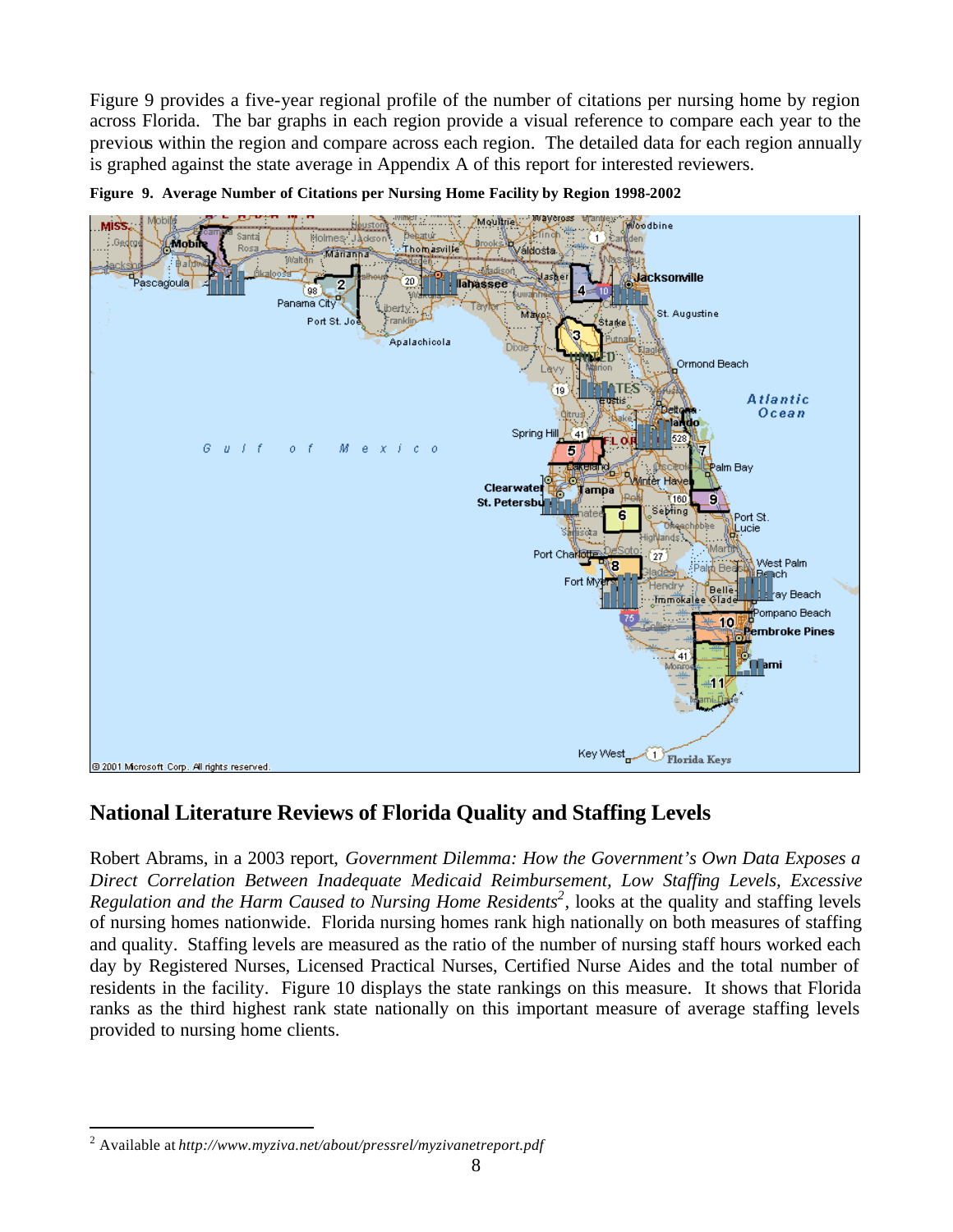

**Figure 10. Comparison of Florida 2002-03 Staffing Indicator National Ranking<sup>3</sup>**

Florida nursing homes also rank relatively high nationally with respect to overall quality. To measure quality, the study used surveys conducted by the government, of nursing home facilities. The surveys use a letter system to measure any defic iencies the nursing homes may have. The rankings range from the letter "A"—the deficiency is isolated with minimal or even no risk at all to residents—to the letter "L" (death or serious injury has occurred). If the facility had one or more G ratings (isolated actual harm) in the last three surveys, then it is considered below the national quality average. A state's quality ranking was determined by totaling the number of facilities that had one or more G ratings in the last three surveys and dividing by the total number of facilities in that state.

Figure 11 shows that, in terms of this overall quality measure, Florida nursing homes rank in the upper quartile at eleventh, (the 78th percentile nationally) among all the states when compared on this important measure. In summary, only 34% of all Florida nursing homes fall below the national quality rankings. Alternatively stated, 66% of all Florida nursing homes were above the national average on this significant measure of quality with 39 other states with higher percentages of nursing homes with lower quality rankings.

 $\overline{a}$ 

 $3$  Because of Senate Bill 1202, staffing are even higher than reported here.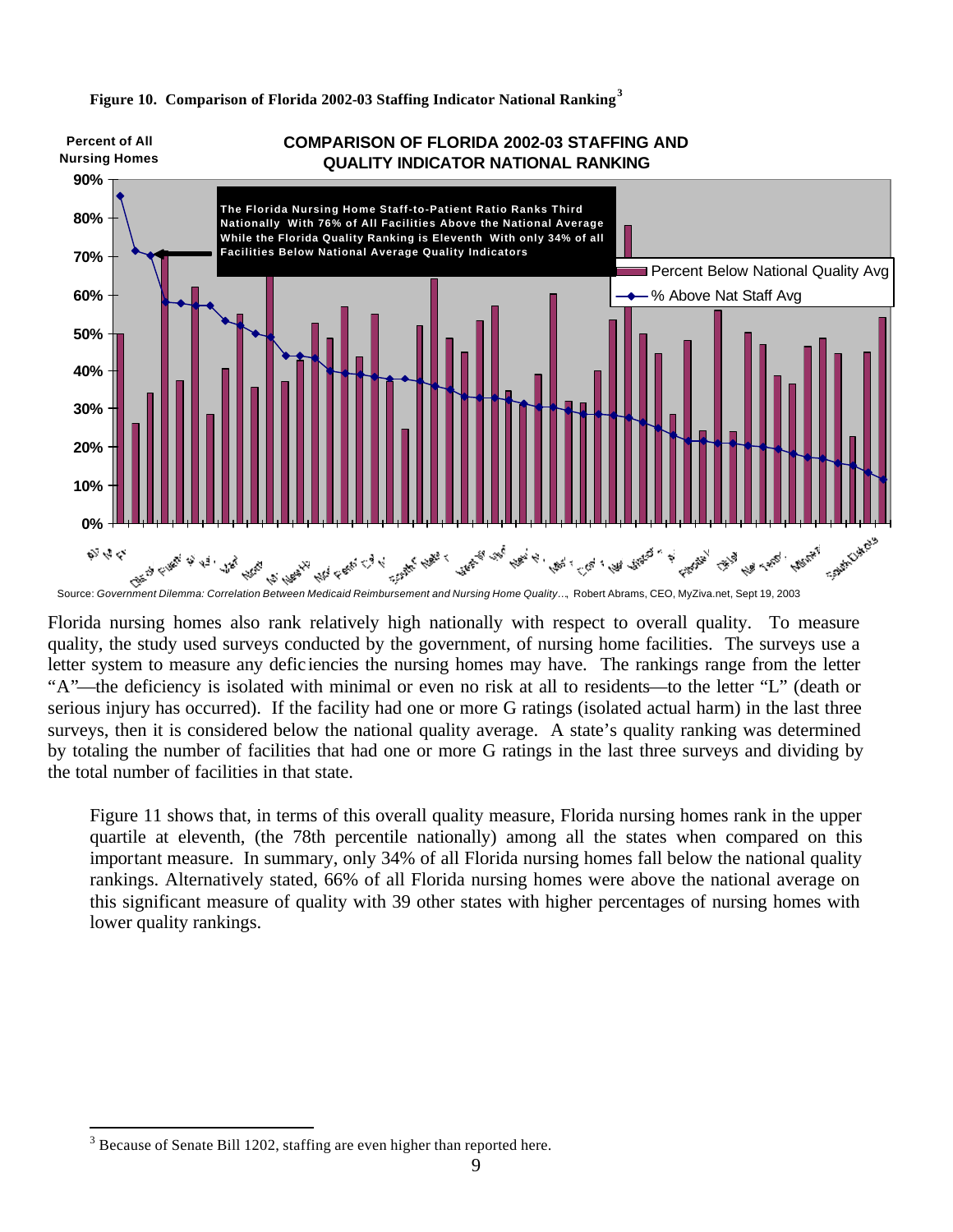

#### **Figure 11. Comparison of Florida 2002-03 Quality Indicator National Ranking**

**Percent of All** 

 $\overline{a}$ 

Source: Government Delemma: Correlation Between Medicaid Reimbursement and Nursing Home Quality…, Robert Abrams, CEO, MyZiva.net, Sept 19, 2003

### **Florida Nursing Home Costs and Medicaid Reimbursement**

To provide quality long-term care for clients, nursing homes incur significant costs. This section provides a profile of both Florida nursing home costs and Medicaid reimbursement rates and a profile of the significant and growing Medicaid shortfall over the recent past. Medical cost inflation across the spectrum of nursing home services has in part been responsible for this dramatic growth in Medicaid costs as it greatly exceeds general inflation. That the growth in costs has exceeded inflation is due in no small part to Senate Bill 1202 requiring significant increases in nursing home staffing and risk management. Each year the combined higher rate of growth in medical costs has further escalated the problem in Florida and across the rest of the country. A brief description of the cost drivers is essential to understand the growing problem the industry faces.

# **Florida and US Medical and General Inflation Rates<sup>4</sup>**

General inflation is represented by an increase in the general price of all goods and services levels over time. Medical services inflation is the change in the price of medical services over time alone. Figure 12 displays the national general inflation level and medical services inflation between 1999 and 2003. General inflation has ranged from 2.21% in 1999, to a low of 1.58%, in 2002 to 2.28% in 2003.

<sup>&</sup>lt;sup>4</sup> Medicaid inflation may be higher in Florida than general inflation due to a variety of factors: increases in medical liability, costs, wage demands (nurses and CNAS in scarce supply) and other factors related to medical technology.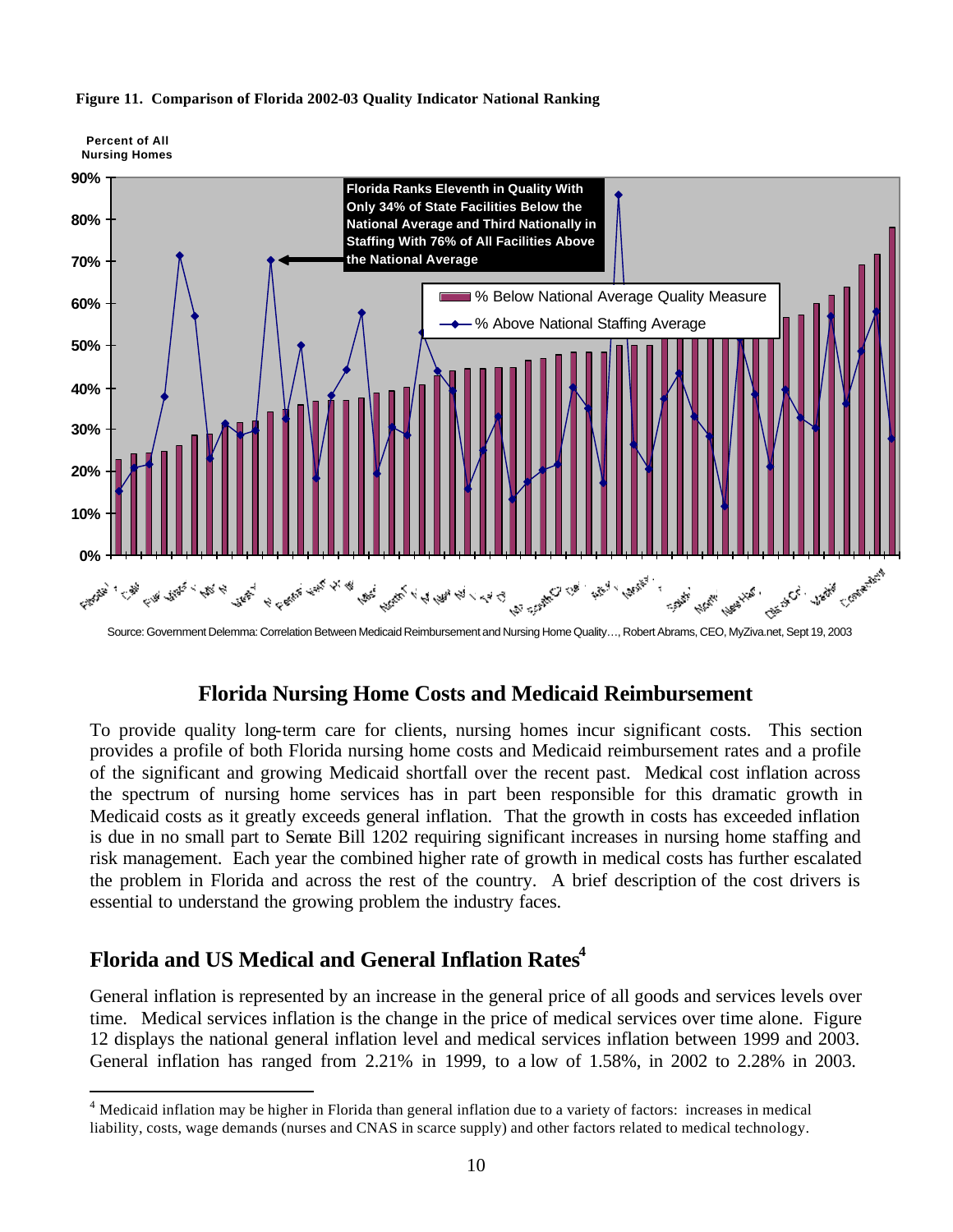Medical services inflation has grown faster than general inflation by one to three and one half percent. Medical services inflation was 3.36% in 1999 and increased every year to a current rate of 4.47%. These higher medical costs accelerated nursing home costs well above general costs and further accentuated the growing Medicaid shortfall in Florida.



#### **Figure 12. U.S. Medical and General Inflation**

# **Florida Nursing Home Cost Expenditures and Reimbursement Levels**

A nursing home facility's cost can be broken down into three categories: operating costs, patient care costs and property costs. Operating costs include plant operations and maintenance, administration, liability insurance, housekeeping, and laundry services. Patient care costs include salaries and benefits of staff providing nursing services, and other patient care costs such as therapies, activities, dietary and supplies.

Figure 13 shows the total Medicaid property, operating and patient care costs for the year 1999 to the beginning of 2004. The largest component of costs, averaging 64% of total Medicaid costs, are those expenditures associated with patient care. Patient care costs grew over time from \$1.26 billion in 1999 to \$1.76 billion in 2004, a 39% increase.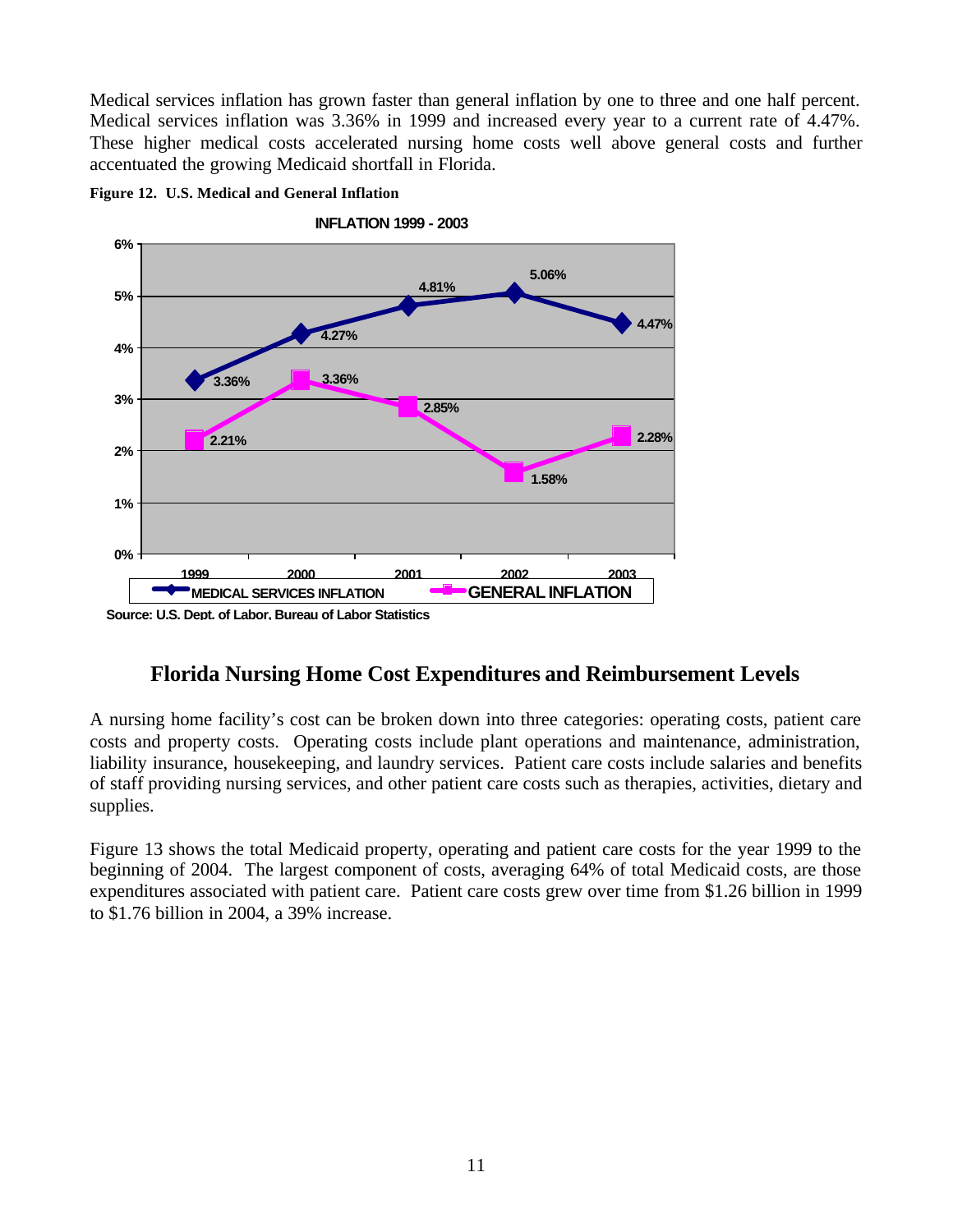#### **Figure 13. Total Florida Medicaid Costs**



Operating costs grew from \$476 million in 1999 to \$653 million in 2004, an increase of 37%. Property costs, however, have remained relatively unchanged over the years.

Unfortunately, nursing homes were not able to cover their costs because Medicaid reimbursement grew at a rate not adequate to cover the growth in nursing homes costs. Figure 14 shows the gap in the under funding of nursing homes for the years 1999 up to January 2004. Total Medicaid costs (the height of the bars) always exceeded the Medicaid reimbursement (the line) in each of the six years evaluated because of artificially derived limits to nursing home reimbursement.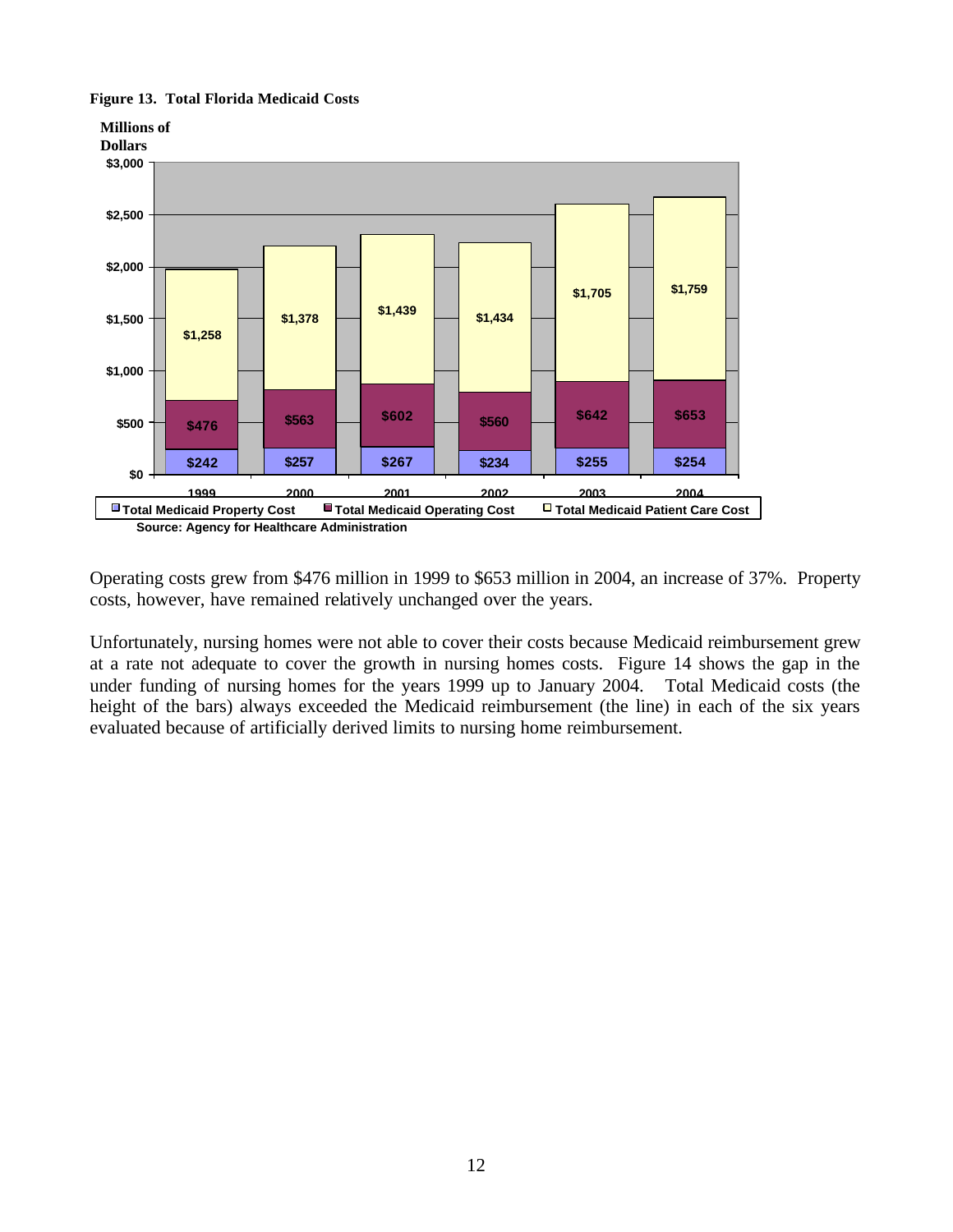

**Figure 14. Total Medicaid Property, Operating, and Patient Care Costs Compared to Total Medicaid Reimbursement 1999 – 2004**

Unfortunately, Medicaid reimbursement doesn't adequately cover these costs. Figure 15 shows the average per day losses for each of the cost categories for the year 1999 to the beginning of 2004.

The largest component of per day losses is in the operating costs category. The losses from Florida nursing home facilities being paid less than their allowable Medicaid operating costs was \$4.35 per day in 1999 and grew to \$9.78 per day at the beginning of 2004. This is a 125% increase in operating component losses per day from Medicaid reimbursement, not covering operating costs. The per day losses in the area of patient care decreased over time, from a loss of \$4.95 per day in 1999 to a \$1.74 loss per day in 2004, because of funding increases from the Legislature. However, there has been less variation in property losses over the period of 1999 to the beginning of 2004.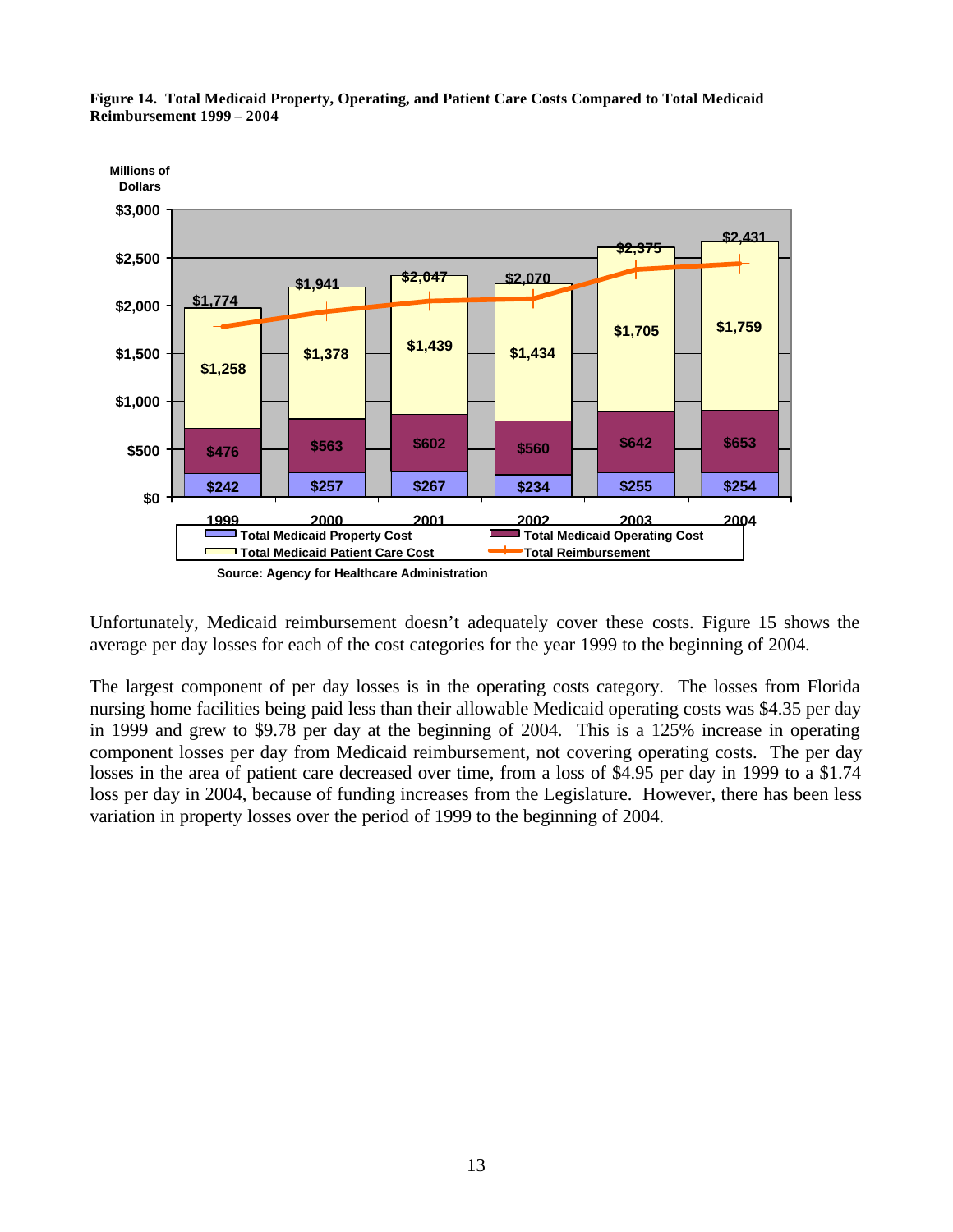**Figure 15. Average per Day Losses 1999-2004**



One can aggregate the losses from each of these categories: operating, patient care, and property expenses into a total loss-per-day calculation. Figure 16 outlines the average total per day loss for the years 1999 to the beginning of 2004. The average total per day loss increased by 21% since 1999. The average total per day loss was \$12.15 per day in 1999 and is now \$14.72 per day, as of January, 2004.

**Figure 16. Average Total Per Day Losses 1999-2004**



**Source: Agency for Healthcare Administration**

Not only did the losses per day grow over time, but also the percentage of facilities suffering losses grew significantly because of the lack of adequate Medicaid reimbursement. Figure 17 depicts the percentage of facilities with losses for operating, patient care and property expenses. The percentage of nursing home facilities experiencing operating component losses per day due to Medicaid reimbursement shortfalls grew from 70% in 1999 to 90% in 2004. The number of facilities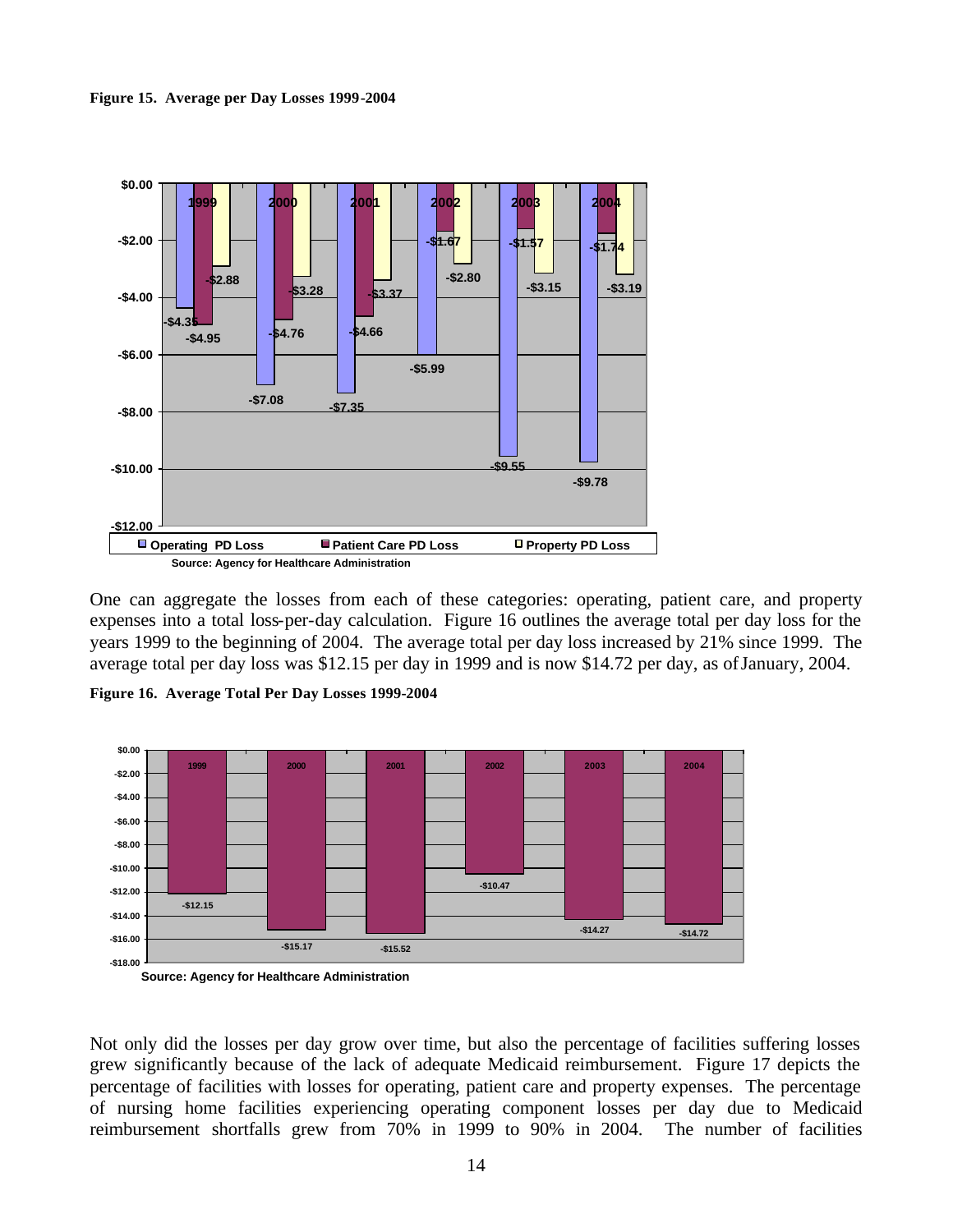experiencing patient care per day losses decreased in 2002 due to new funding and is now substantially growing again. The number of facilities with property per day losses did not change as dramatically.



**Figure 17. Percentage of Nursing Home Facilities with Losses 1999-2004**

It is also insightful to look at the percentage of facilities with total per-day losses. Figure 18 presents the percentage of facilities with total per day losses for the years 1999 to the beginning of 2004. The percentage of facilities with total per day losses for 1999 was 71.7%. That number grew significantly by almost 16% to 87.4% of all nursing home facilities in Florida experiencing total per day losses by January of 2004 due to inadequate Medicaid reimbursement.



**Figure 18. Percentage of Facilities with Total Per Day Losses 1999-2004**

**Source: Agency for Healthcare Administration**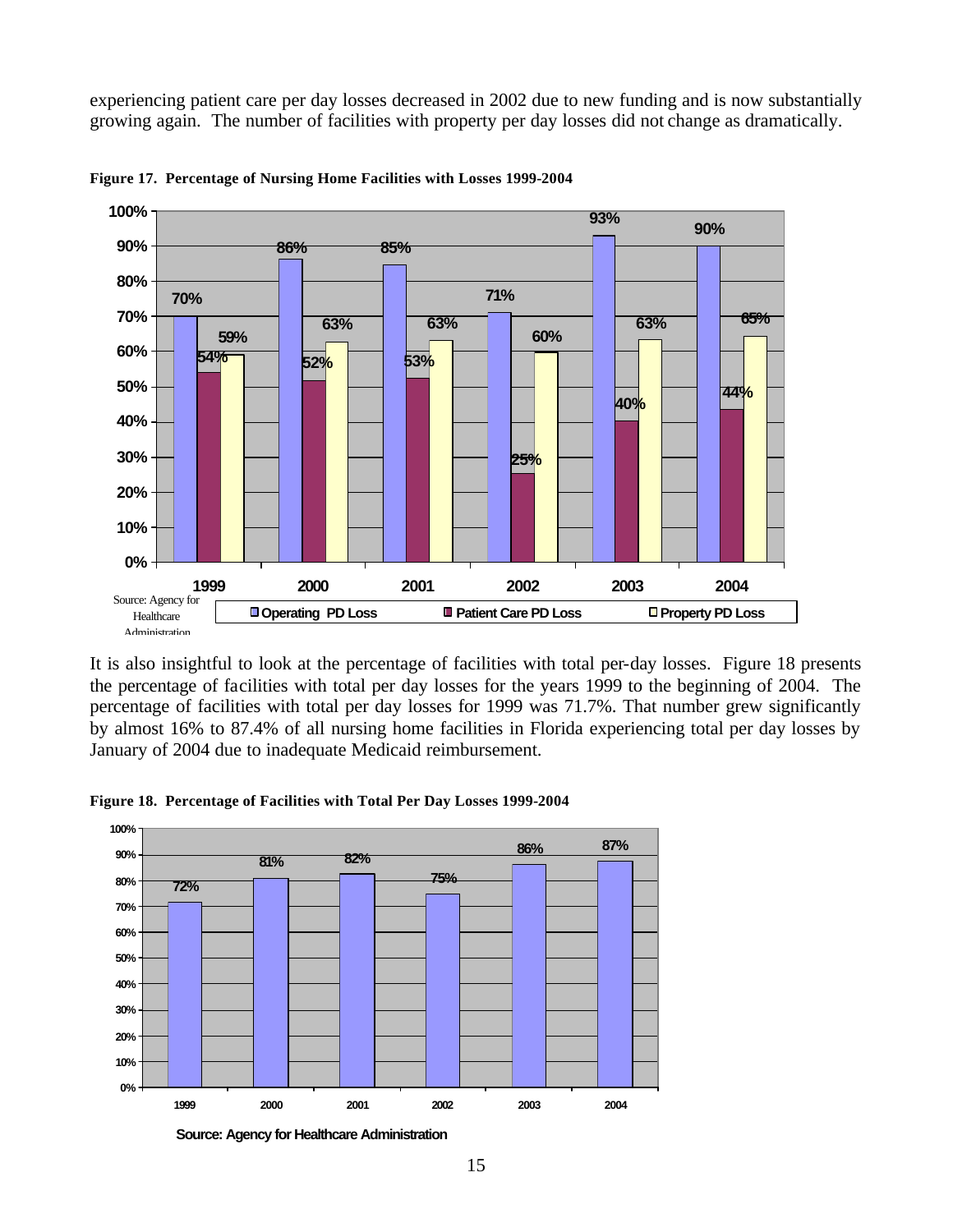The reason behind nursing homes being unable to cover their costs is that Medicaid reimbursement did not grow at a rate adequate enough to cover the growth in nursing home costs. Figure 19 below shows the gap in under funding of nursing homes for the years 1999 up to January 2004. Total Medicaid costs *have always* exceeded the Medicaid reimbursement. In 1999, total Medicaid costs were \$119.15 per day on average, whereas total Medicaid reimbursements were \$106.49, a loss of \$12.66 per day, on average. Unfortunately, the losses that nursing home facilities experienced grew over time. Looking at the latest data available, January 2004, the loss per day on average is now \$14.72, a 16% increase in per day losses from 1999.<sup>5</sup>

In order for funding levels to be commensurate with nursing homes' overall funding needs, it is imperative that the discrete needs-based funding requirements of individual components be taken into account additively so that total revenues ultimately equate to total costs. By mathematical definition, absent a comprehensive assessment and appreciation from the total funding, need-based perspective of nursing homes, certain individual components (*viz,* direct patient care) may be appropriately funded but others could go lacking, and with a deleterious effect on the industry's "bottom line."



**Figure 19. The Per Day Shortfall of Medicaid Reimbursement 1999-2004** 

One can discern the total dollar effect of Medicaid reimbursement on the entire nursing home industry in Florida. Figure 20 displays the total losses to the Nursing Home industry in Florida from Medicaid reimbursement not covering nursing homes' Medicaid costs. The losses from inadequate Medicaid reimbursement grew from a total loss of \$210 million in 1999 to a total loss of \$235 million in 2004, an increase of 12%.

 $\overline{a}$ 

 $<sup>5</sup>$  A decrease in losses for 2002 stemmed from a rebasing of the Patient Care component.</sup>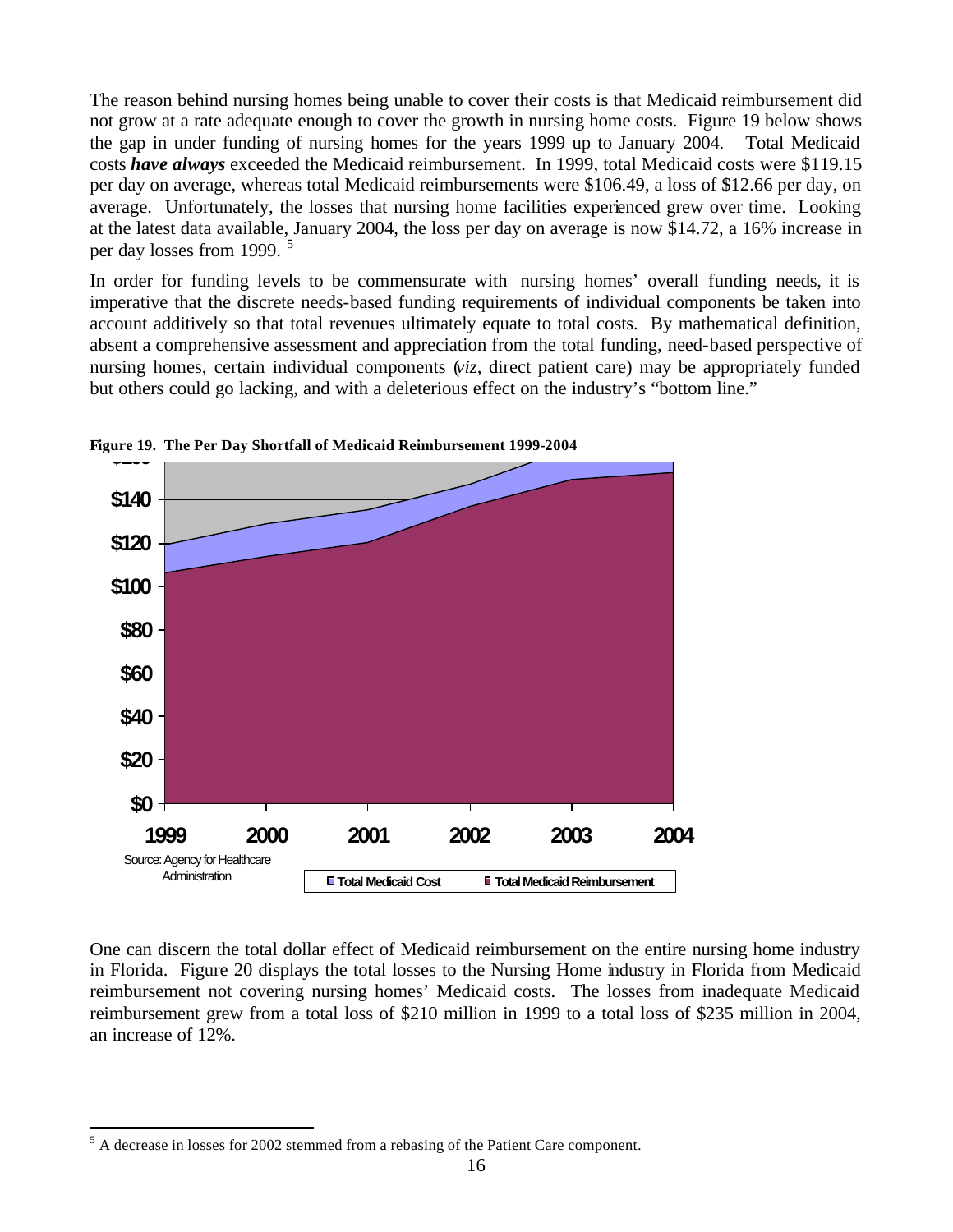

**Figure 20. Total Losses from Medicaid Reimbursement 1999-2004**

### **Conclusion**

The Nursing Home industry in Florida is currently experiencing wide spread losses due to the inability of Medicaid reimbursement to cover ongoing Medicaid nursing homes costs. As of January 2004, nursing homes in Florida were losing an average \$14.72 per Medicaid patient day that is estimated to exceed \$234.6 million this year alone. Despite the fact that Florida nursing home Medicaid reimbursement is well under needed levels, the quality of Florida nursing homes has been and remains good both over time and compared nationally to other states. In fact, Florida nursing homes rank  $3<sup>rd</sup>$ nationally in terms of staffing and  $11<sup>th</sup>$  nationally in terms of overall quality.

*The critical question, however, is* "How long can high quality be maintained under a system where nursing homes are under-funded?" It is clear that there need to be increases in Medicaid reimbursements to match nursing homes' actual costs, or quality will begin to suffer. It is hard to imagine that nursing homes will be able to continue this commitment to care for recipients at the levels they currently are in the face of continued funding shortfalls.<sup>6</sup>

In conclusion, since Medicaid reimbursements are not growing as fast as the growth in Medicaid costs, the legislature and the industry should explore ways to further both increase reimbursements to needed levels as well as methods to reduce costs before quality of service to nursing home residents begins to suffer.

 $\overline{a}$ 

<sup>6</sup> See ""Nursing Homes with Persistent High and Low Quality, *Medical Care Research and Review*, Vol. 61, Issue 2, April, 2004, p. 89 for an interesting discussion of the requisite needs of nursing homes in order for them to be able to persistently maintain high quality care.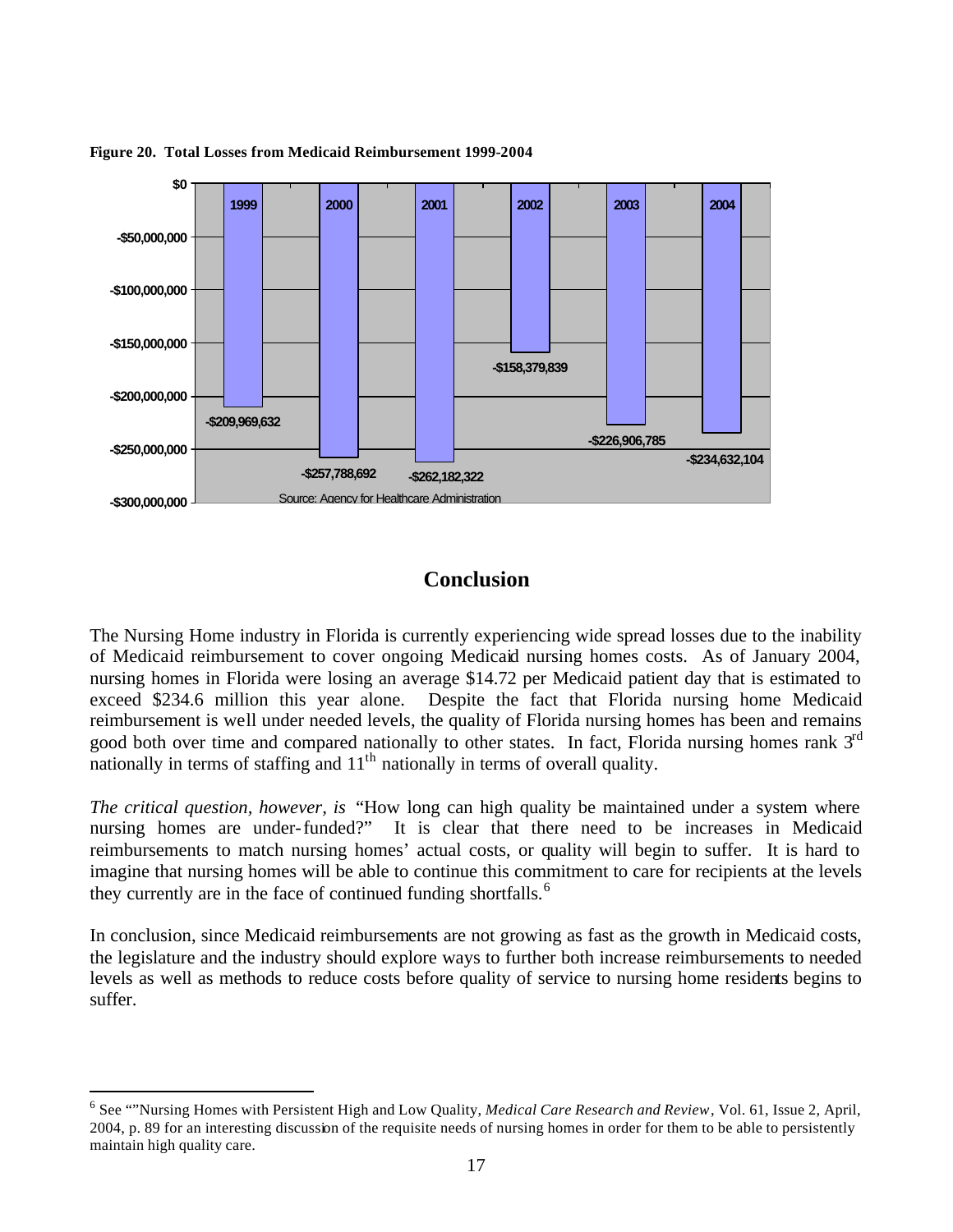#### **APPENDIX**

#### **Florida Regional Profiles of Nursing Home Quality of Care Measures**

Area 1 includes Escambia, Okaloosa, Santa Rosa, and Walton Counties. In all but two of those years Area 1's average was in excess of the state average. As shown in Figure 1, the average number of citations across Area 1 has increased from 7.7 to 10.3 to a high point of 12.6 in 2001, 17% above the state average. In all but two of those years, the Area 1 average was in excess of the state average.

**Figure 1. Average Number of Citations in Area One 1998-2002**



Source: Agency for Healthcare Administration

Figure 2 includes Bay, Calhoun, Franklin, Gadsden, Gulf, Holmes, Jackson, Jefferson, Leon, Liberty, Madison, Taylor, Wakulla and Washington counties. It shows that Area 2 has more closely parallels the state average in each year, beginning at 8.5 in 1998 and increasing to 10.1 in 2001, and then declining somewhat to 9.9, 13% in excess of the state average of 8.8 in that year.

**Figure 2. Average Number of Citations in Area Two 1998-2002**

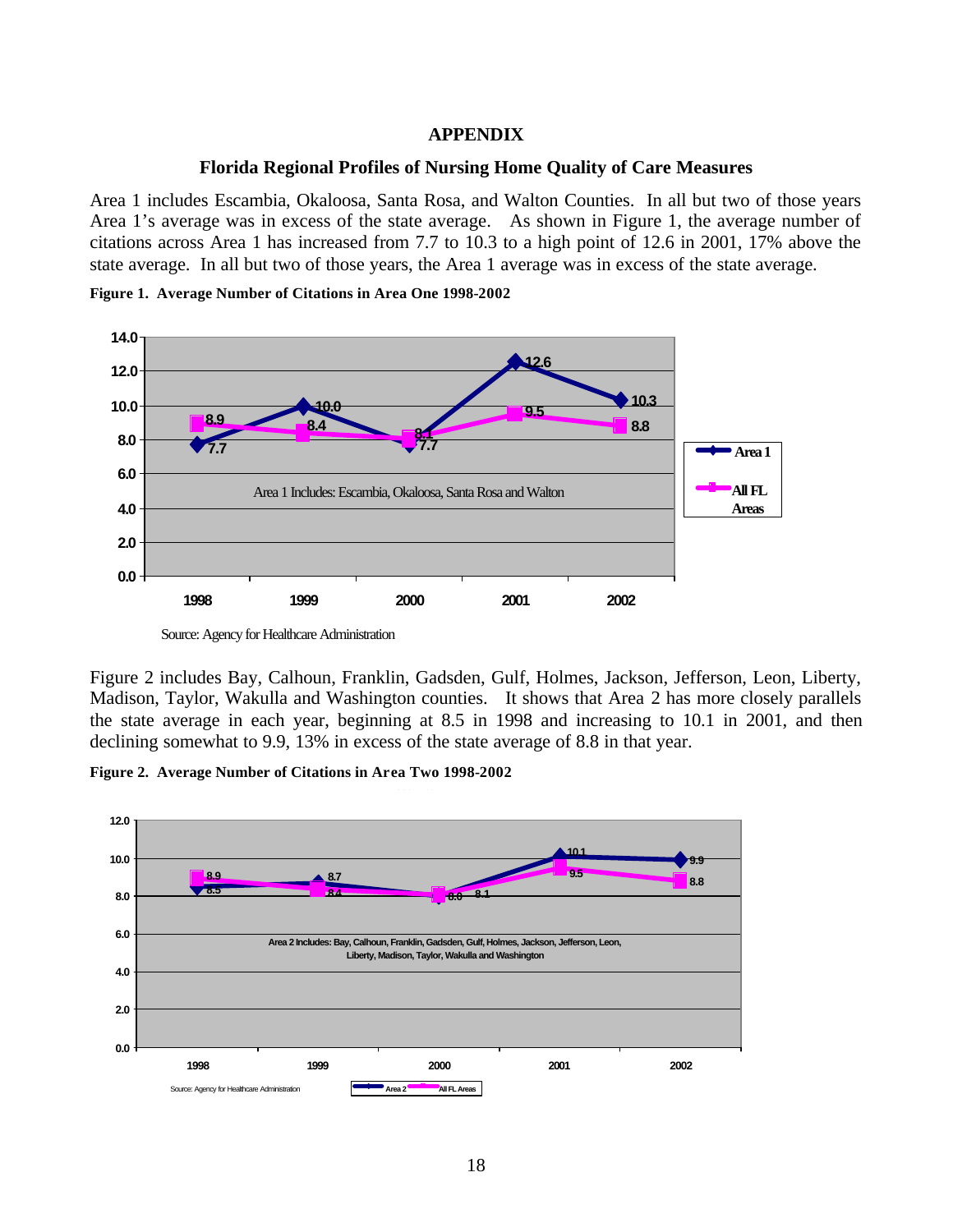Figure 3 shows Area 3, which includes Alachua, Bradford, Citrus, Columbia, Dixie, Gilchrist, Hamilton, Hernando, Lafayette, Lake, Levy, Marion, Putnam, Sumter, Suwannee and Union counties. Area 3 has sustained an average number of citations per nursing home facility under the state average in each of the years under evaluation. Starting at 8.8 in 1998 it declined to 7.1 by 2000 and dropped even further to 6.9, 22% under the state average by the year 2002.



**Figure 3. Average Number of Citations in Area Three 1998-2002**

Figure 4 shows a similar trend for Area 4, which includes Baker, Clay, Duval, Flagler, Nassau, St. Johns and Volusia counties. In Area 4, the number of citations per nursing home has declined from 9.0 in 1998 to 7.9 by 2000 and even further to 5.9 by 2002, approximately 33% below the state average of 8.8 in that year.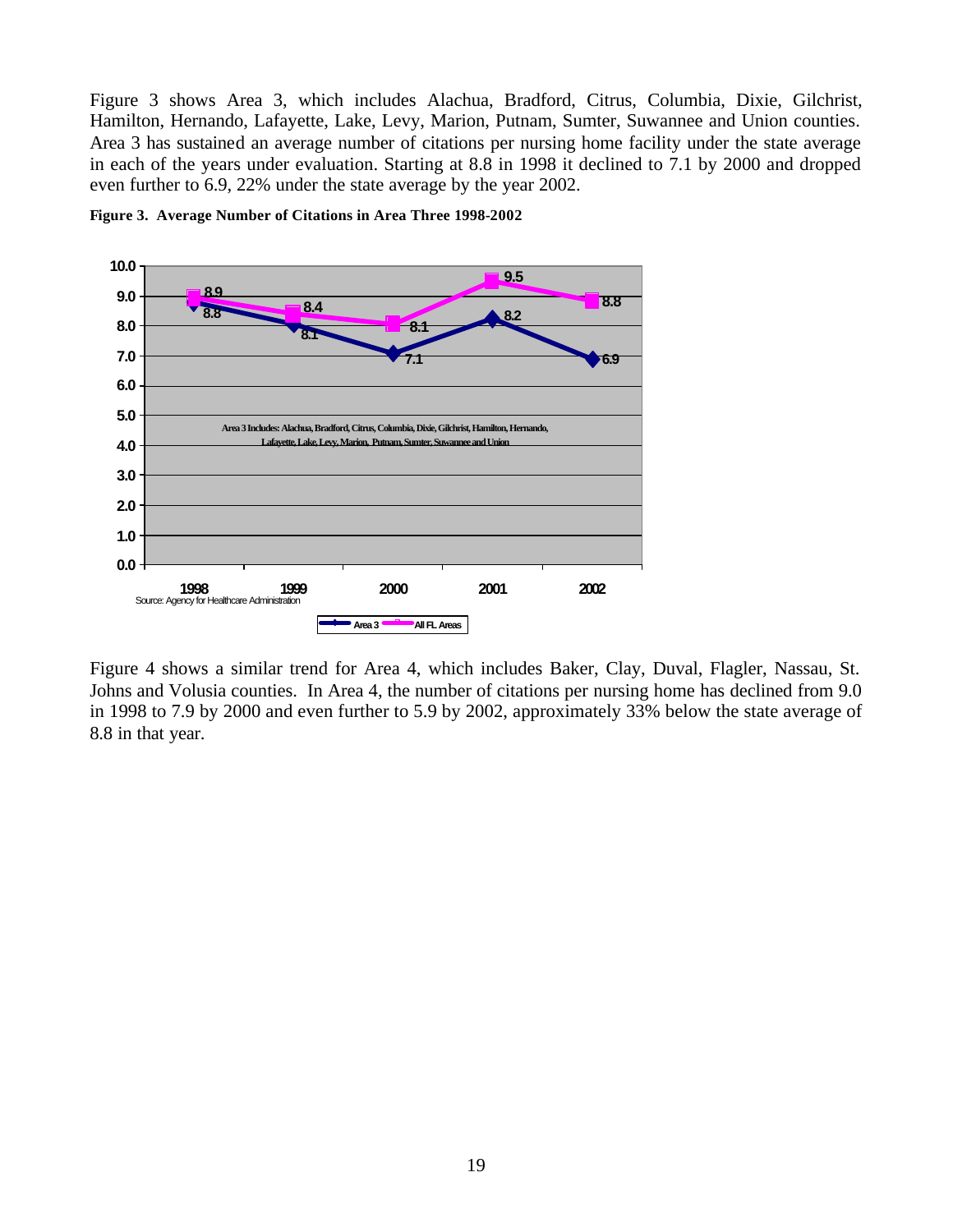





Figure 5 provides a similar profile for Area 5, which includes Pasco and Pinellas Counties. Area 5 reports the lowest average number of citations in each year per nursing home facility of any of the regions in the state. They were at 7.3 in 1998 and declined to a low of 5.7 by the year 2000 but increased slightly to 5.9, 33% below the state average by 2002.

**Figure 5. Average Number of Citations in Area Five 1998-2002**



As depicted in Figure 6, Area 6 includes Hardee, Highlands, Hillsborough, Manatee and Polk. Area 6 demonstrates a similar trend to that Area 5 with a 1998 average of eight, which declined to 6.9 by 2000, and then to 6.5 by 2002, approximately 26% under the state average of 8.8 in 2002.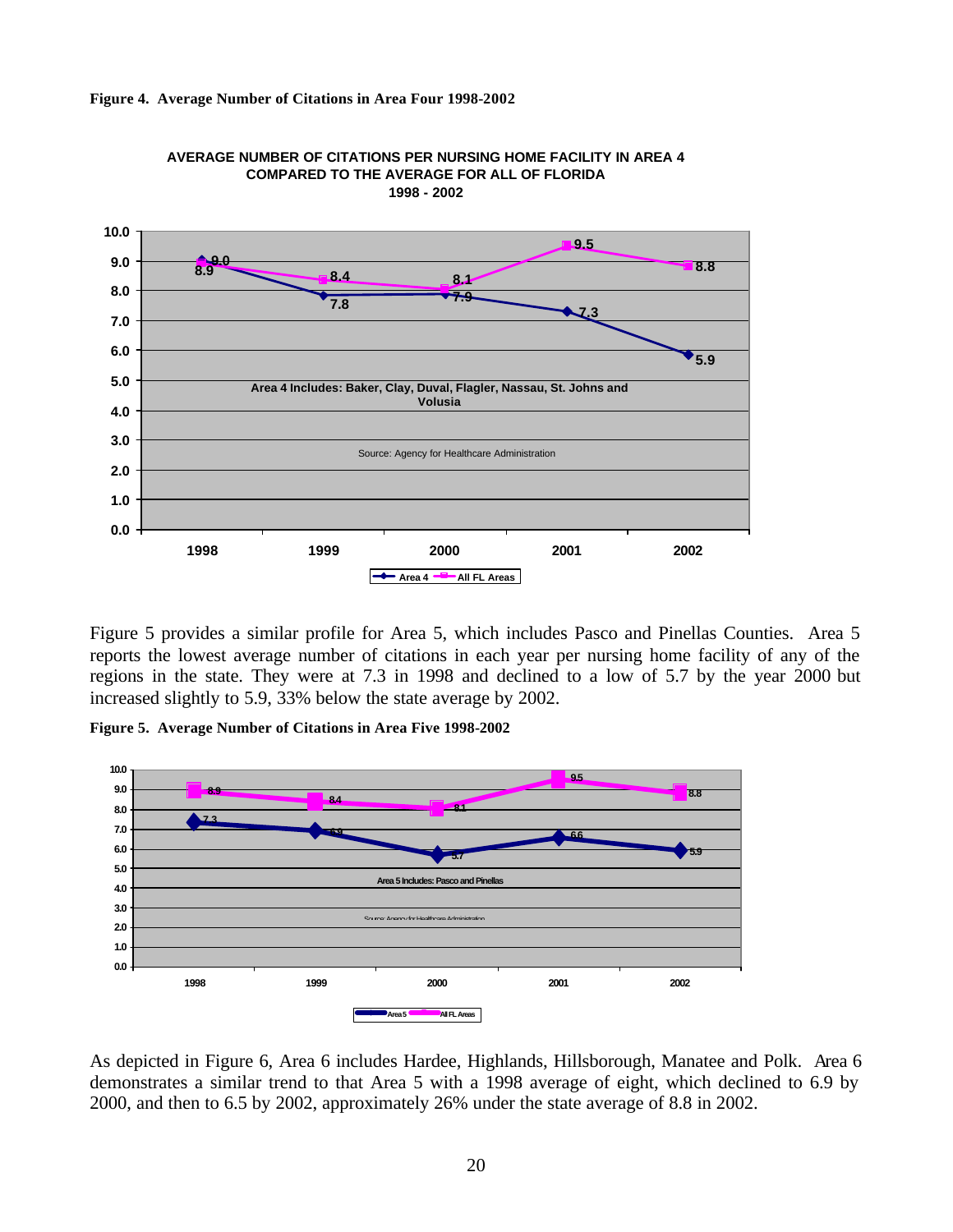

**Figure 6. Average Number of Citations in Area Six 1998-2002**

Figure 7 provides a similar profile for Area 7, which includes Brevard, Orange, Osceola, and Seminole Counties. Area 7 consistently maintained an average well above the state in each of the years examined. In 1998, Area 7 reported 10.5 citations per nursing home, which climbed to 12.2 in 2001 and then declined to 11.6 in 2002. In 2002, citations per nursing home were approximately 32% higher than the state average of 8.8 in that year.

**Figure 7. Average Number of Citations in Area Seven 1998-2002**



Figure 8 includes Charlotte, Collier, DeSoto, Glades, Hendry, Lee and Sarasota Counties. In each year except 1998, Area 8 significantly exceeded the state average number of nursing home facility citations. In 1998 Area 8 had 7.9 citations per nursing home and facility; the number then climbed to 14.1 by 2001 but declined slightly to 13.6 in 2002. In 2002 it was 55% above state average for that year.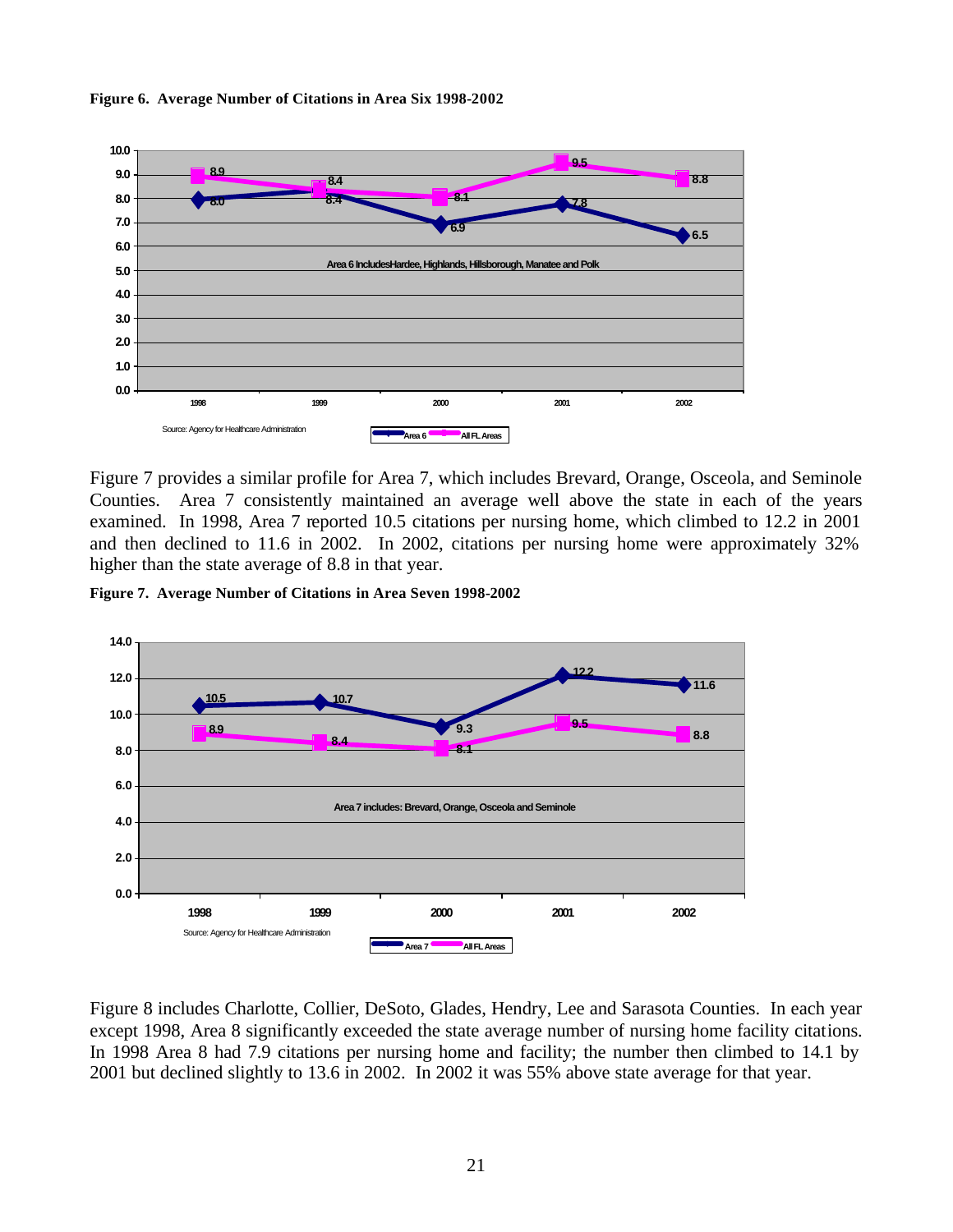

**Figure 8. Average Number of Citations in Area Eight 1998-2002**

As presented in Figure 9, Area nine includes Indian River, Martin, Okeechobee, Palm Beach and St. Lucie counties. Similar to Area 8, Area 9 sustained generally higher average levels of citations per nursing home facility than the statewide averages. In 1998 the average citations per nursing home was 8.1, and the number climbed to 10.3 by 2000 and declined thereafter slightly to 10.2 by 2002, some 16% above the state average of 8.8 in that year.

**Figure 9. Average Number of Citations in Area Nine 1998-2002**



Similarly, as shown in Figure 10, similarly, Area 10, which includes Broward County alone, attained a higher than average number of citations per nursing home facility across the entire time-frame as well. In 1998, Area 10 reported 10.2 citations per nursing home facility, but the number climb to 10.8 by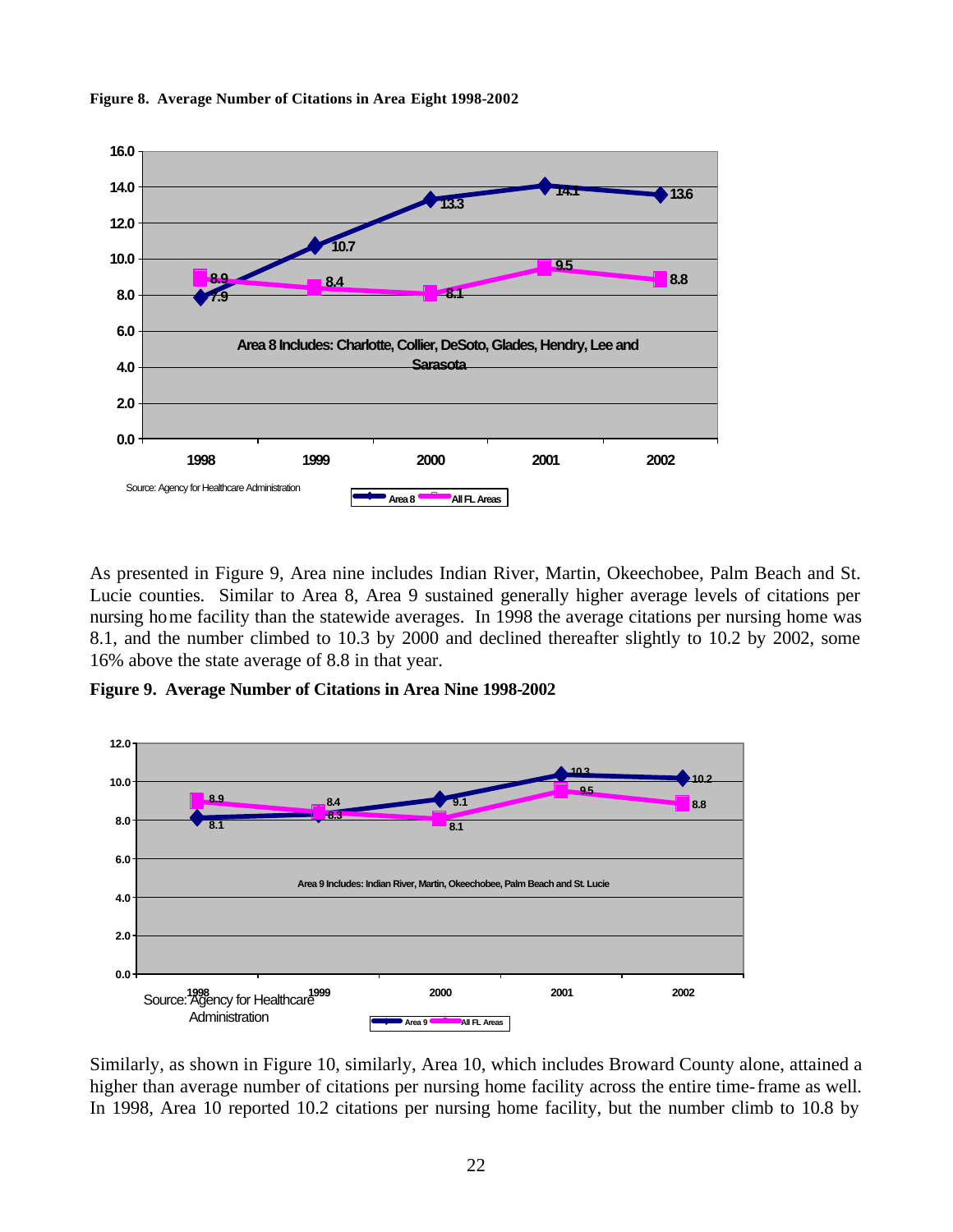2001 and peaked at 12 in 2002 for the average nursing home facility. This was 36% higher than the state average of 8.8 violations in that year.



**Figure 11. Average Number of Citations in Area Ten 1998-2002**

Finally, as presented in Figure 12, Area 11, which includes Dade and Monroe Counties region, was under the state average in every year except 1998. In 1998, Area 11 reported 13.3 citations per nursing home facility, which dropped to 4.5 the next year only to increase to 8.0 by 2001, and to 8.2 in 2002, 7% below the state average of 8.2 that year.

**Figure 12. Average Number of Citations in Area Eleven 1998-2002**

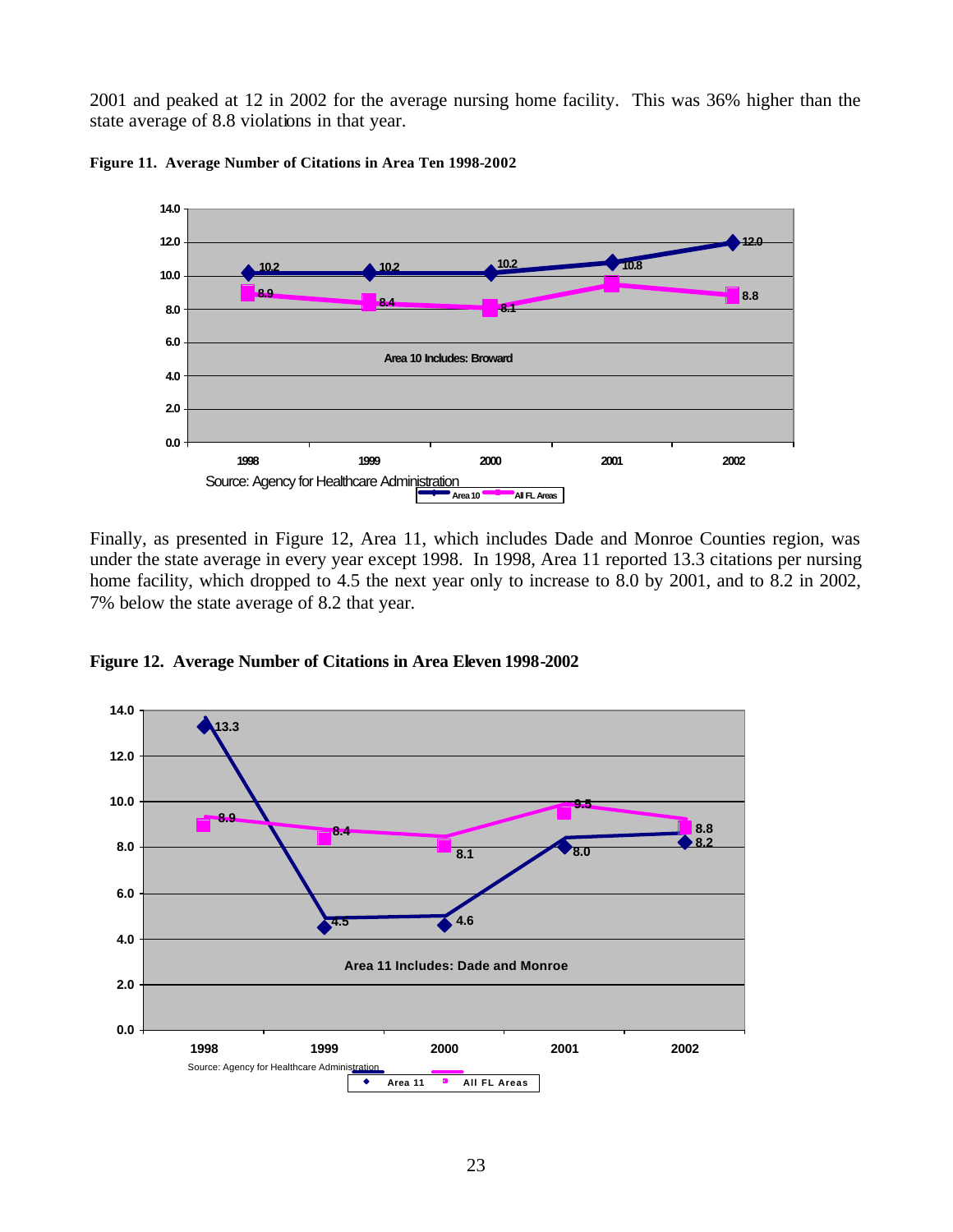For a copy of the report, please call: (850) 222-5052 OR

> Write TaxWatch at: P.O. Box 10209 Tallahassee, FL 32302 OR

Access and download the report at: www.floridataxwatch.org where this *Special Report* was initially released before being printed in hardcopy format.

This *Special Report* was written by Tim Lynch, Ph.D., Director, and Carter Doyle, ABD, F.S.U. Center for Economic Forecasting and Analysis (CEFA), with and under the direction of Keith G. Baker, Ph.D., Senior Vice President and Chief Operating Officer.

Barney Barnett, Chairman; Dominic M. Calabro, President, Publisher and Editor.

**© Copyright Florida TaxWatch, March 2004**